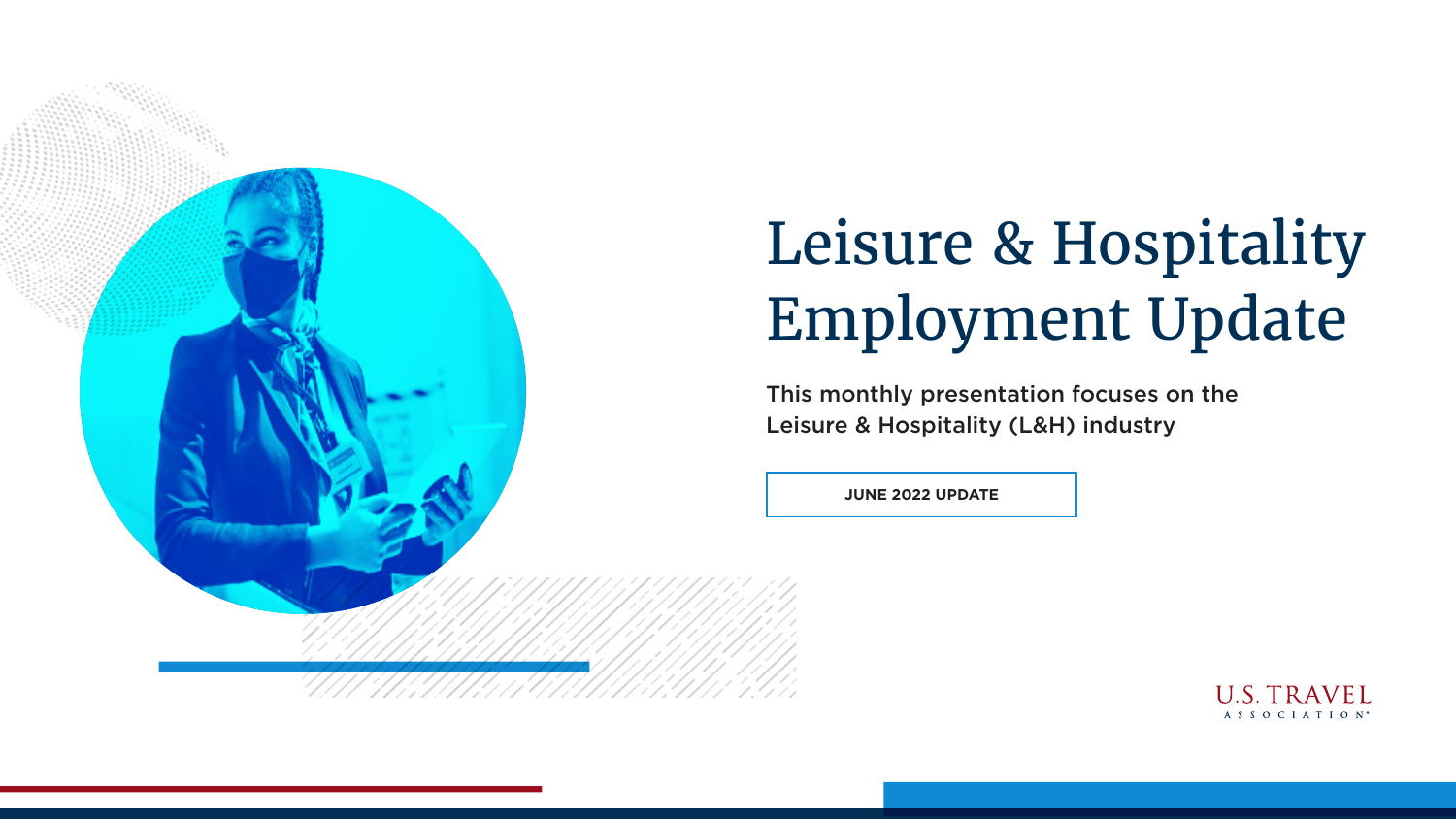This presentation focuses on the Leisure & Hospitality (L&H) industry as defined by the Bureau of Labor Statistics.

We use it as a proxy for the travel industry as they have historically followed similar trends. Since the onset of the pandemic, however, the travel industry has suffered even greater losses than L&H. Please refer to this fact sheet for a short summary of the major differences between the L&H and Travel industries.

#### **LEISURE & HOSPITALITY EMPLOYMENT**

- . Arts & Entertainment by residents
- Recreation by residents
- Food services by Residents
- Lodging by residents (such as people needing a hotel in home town due to home damage)
- Arts & Entertainment by visitors
- Recreation by visitors
- Food services by visitors
- Lodging by visitors

#### **TRAVEL INDUSTRY EMPLOYMENT**

- Transporation by visitors (public + private used by visitors)
- Retail shopping by visitors
- . Other services used by visitors (such as travel planning services as well as auto maintenance, parking fees, etc...)

2 APPOIL AND ANNO 1998 CEISURE & HOSPITALITY EMPLOYMENT UPDATE





### Leisure & Hospitality employment: June 2022 update (Apr.-May. data)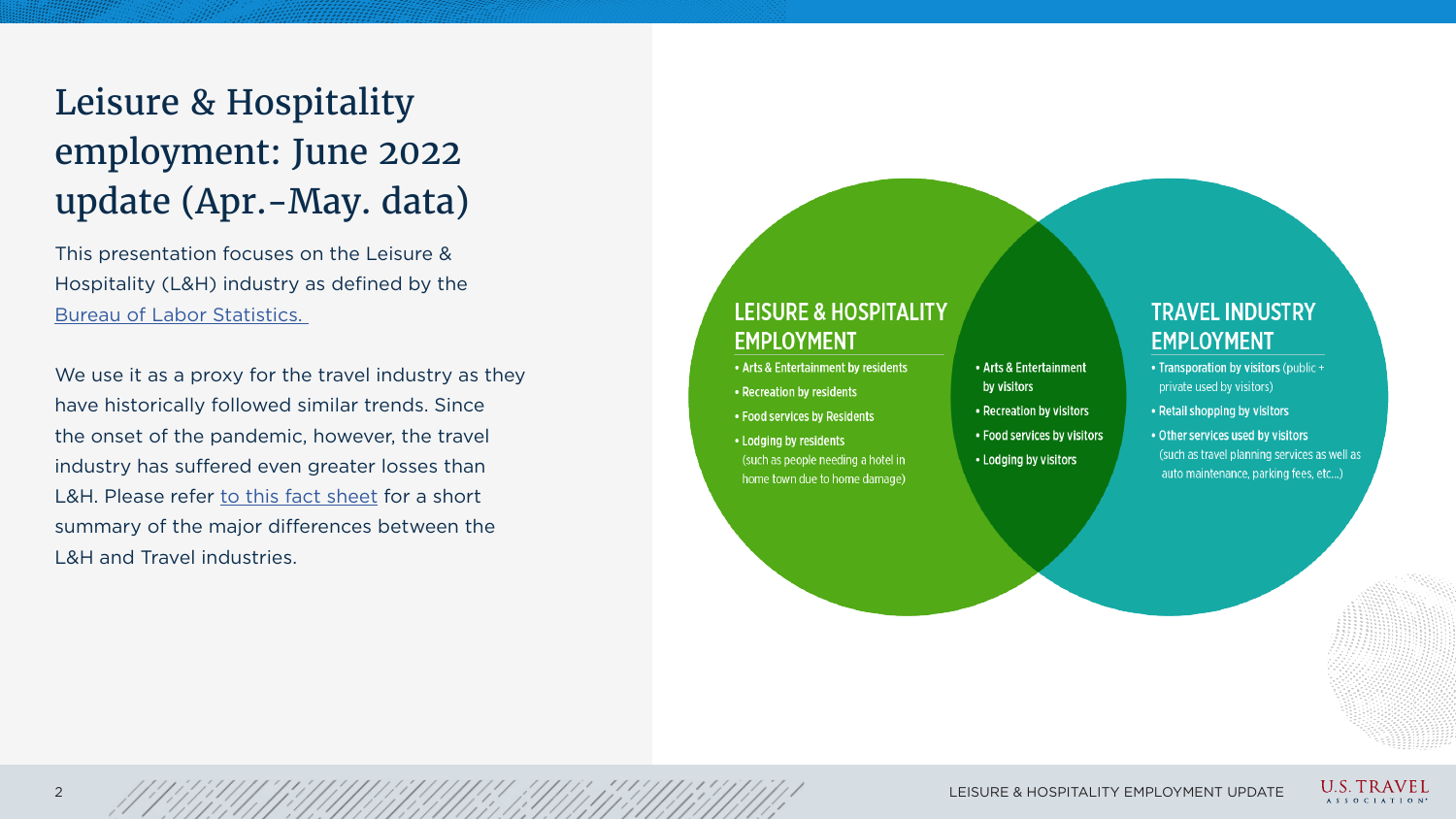## Leisure & Hospitality (L&H) employment remains 7.9% below pre-pandemic levels

After falling to roughly half of prepandemic levels in April 2020, L&H employment recovered most of its losses.

Nevertheless, while jobs in the overall economy are nearly back (-0.5%) to pre-pandemic levels, as of May 2022, L&H remains at -7.9% **…an equivalent of 1.3 million jobs that are still lost.**



U.S. TRAVEL A S S O C I A T I O N

Source: BLS



**Share of jobs lost in L&H**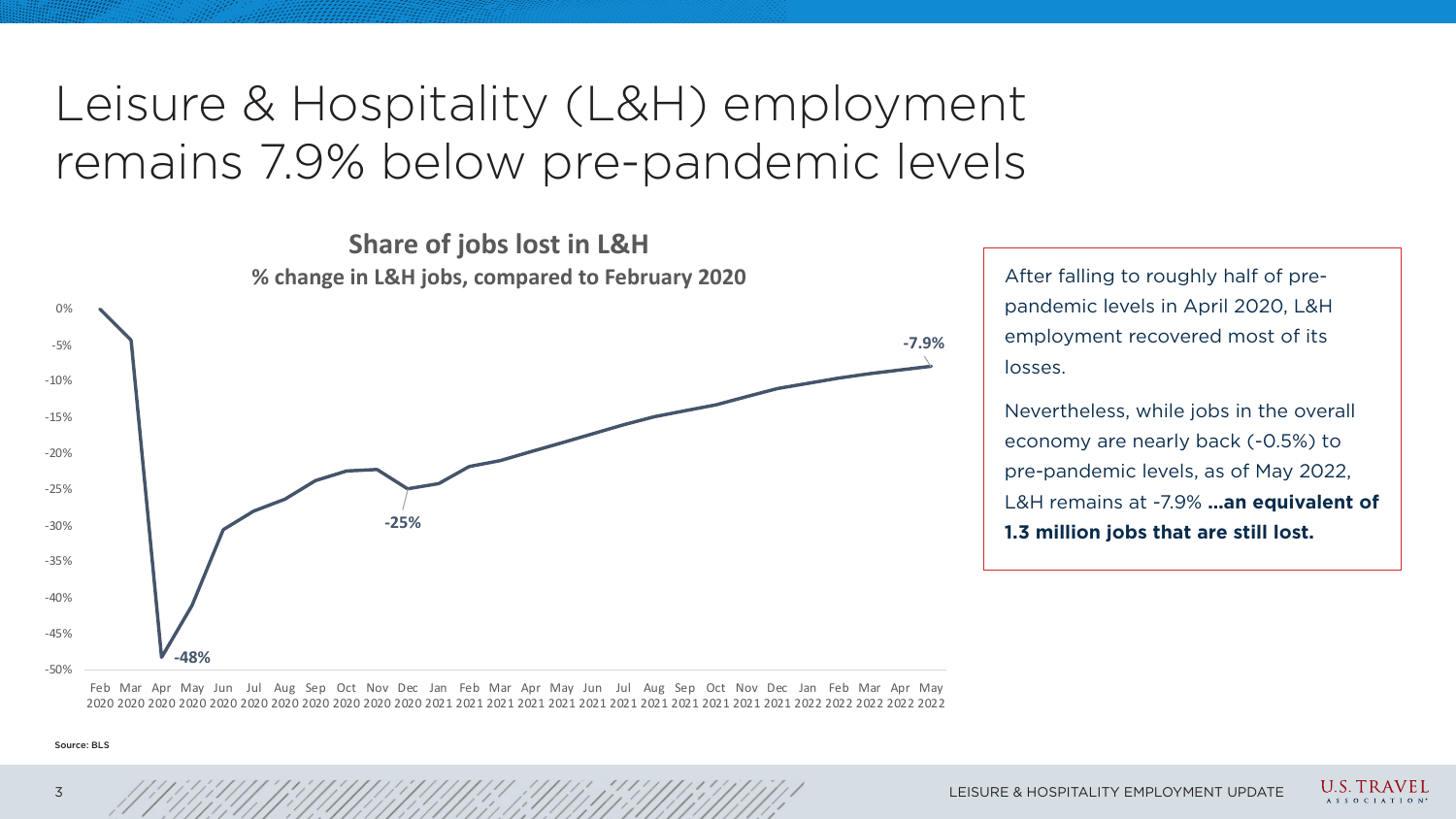-15.0%



9.9% 7.9% 4.4% 2.7% -10.0% leisures  $-5.0%$ 0.0% 5.0% 10.0% **Mining and logging Leisure and hospitality Government Utilities** Education and health **Total non-farm Mindesale trade Total Private Manufacturing Feb. 2020 vs May 2022** (negative means there was a jobs gain)

### **Share of jobs still lost**

## L&H is suffering from the second highest share of jobs still lost

Source: BLS

Only mining & logging has a higher share of jobs still lost, though the actual number of jobs lost in mining & logging (68,000) is much lower than in L&H (1.3 M).

4 LEISURE & HOSPITALITY EMPLOYMENT UPDATE







**U.S. TRAVEL** A S S O C I A T I O N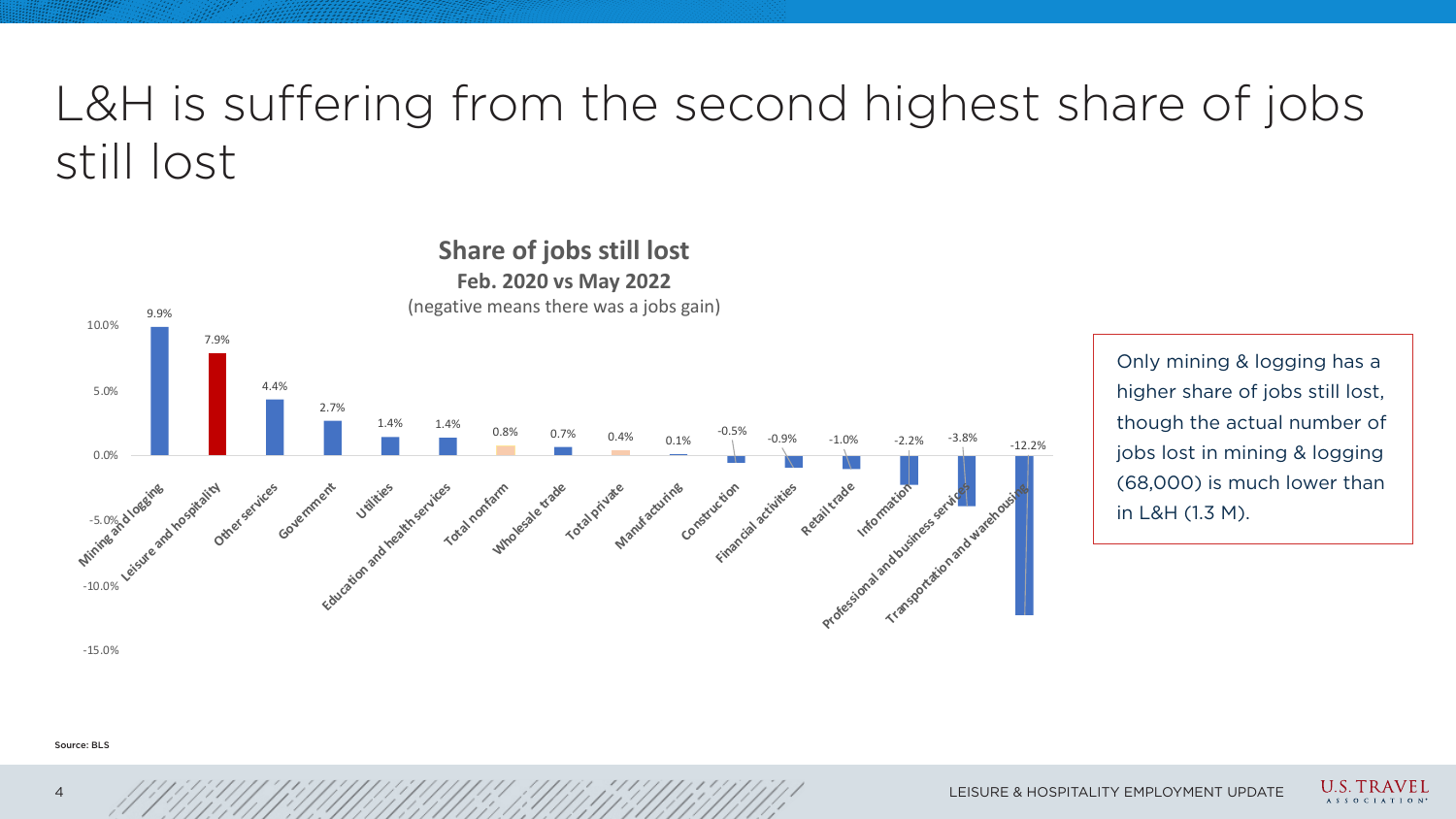## And the largest absolute number of jobs still lost

L&H is not only the industry with the highest number of jobs still lost, but also the only one that has **more jobs lost (1.3 M) than the net job loss of the entire economy (822,000)**

5 LEISURE & HOSPITALITY EMPLOYMENT UPDATE





**U.S. TRAVEL** A S S O C I A T I O N

Source: BLS



#### **Difference in Number of Jobs, by Industry February 2020 vs May 2022**

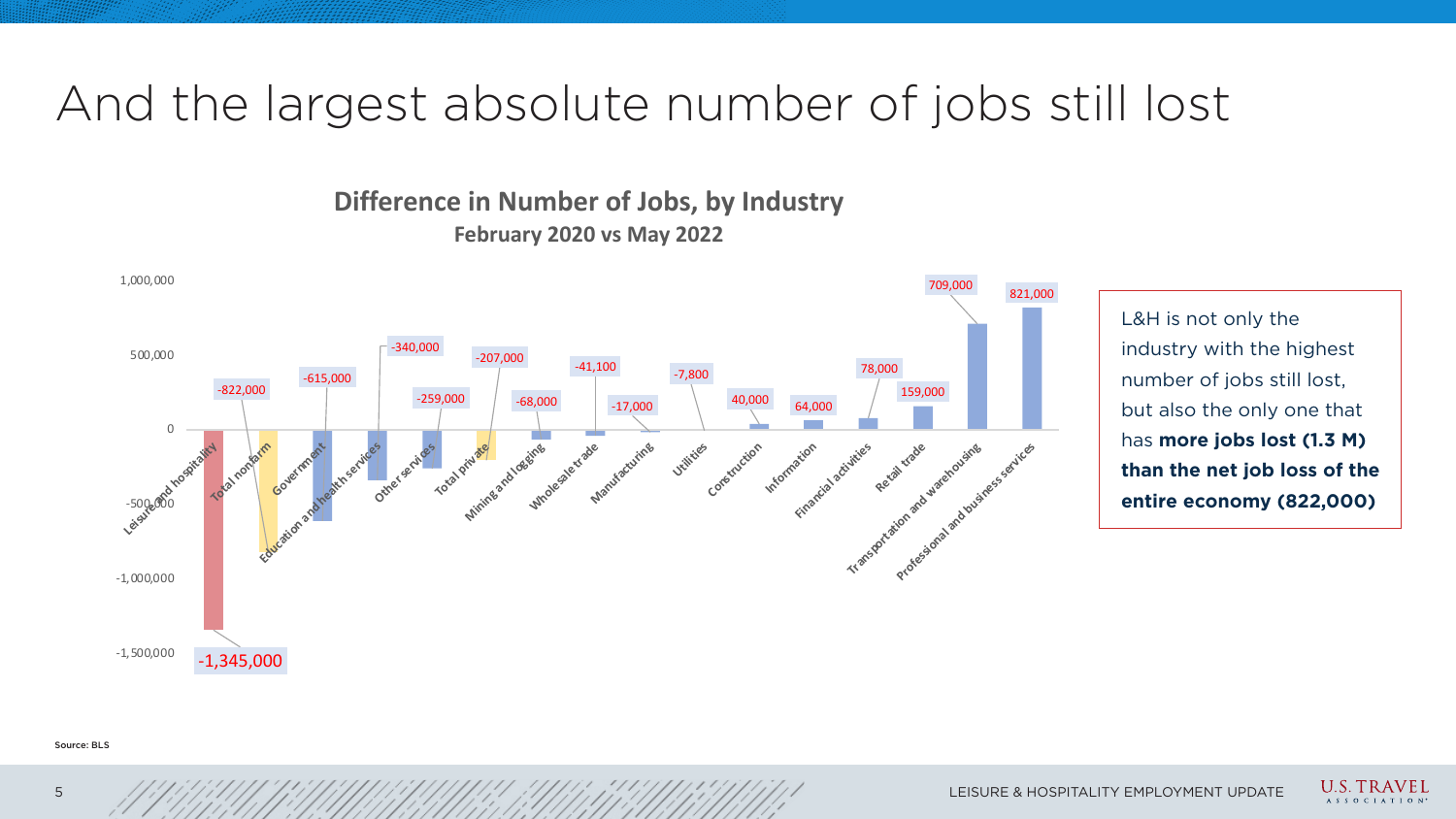## Within L&H, accommodation is the furthest behind

While Food & Beverage employment—which is also supported by local spending was just 6% below pre-pandemic levels in May, Arts, Entertainment & Recreation was at -8% and Accommodation was at -18%.

#### Source: BLS



| <b>Nov</b> | Feb  | May  |
|------------|------|------|
| 2021       | 2022 | 2022 |



6 HOSPITALITY EMPLOYMENT UPDATE



**U.S. TRAVEL** A S S O C I A T I O N

**Share of jobs lost in L&H, its sub-industries and air transportation % change in jobs, compared to February 2020** 

**L&H, -7.9%**

**Food & Beverage**, **-6.1%**

**Art, Entertainment & Recreation**, **-8.4%**

**Accommodation, -18.0%**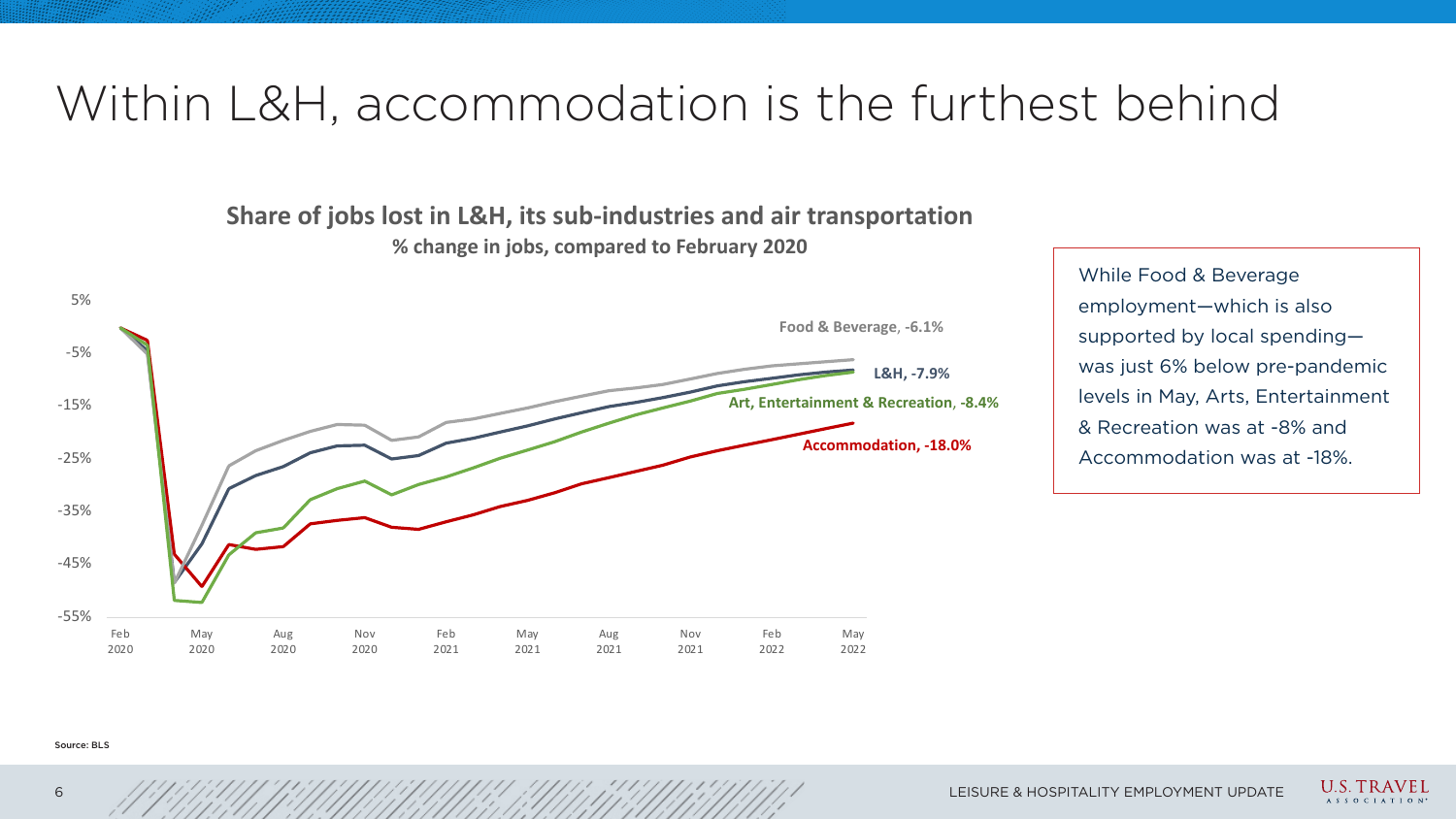## But the problem isn't a lack of openings

With 1.5 million job openings in April (latest avail.), L&H accounts for a disproportional 13% of all U.S. job openings (11.4 M)

But **while many industries have now nearly or fully recovered and are posting job openings focused on growth, L&H is desperately seeking to fill jobs just to recover to where it was in 2019** (as it remained 1.4 million jobs behind in April). Filling these positions, however, has been a challenge.

Please note: Job openings and quits data lags the overall employment data released by BLS by one month. The latest data available, as of June 8, was for April 2022.



LEISURE & HOSPITALITY EMPLOYMENT UPDATE







Source: BLS



#### Job openings by industry, April 2022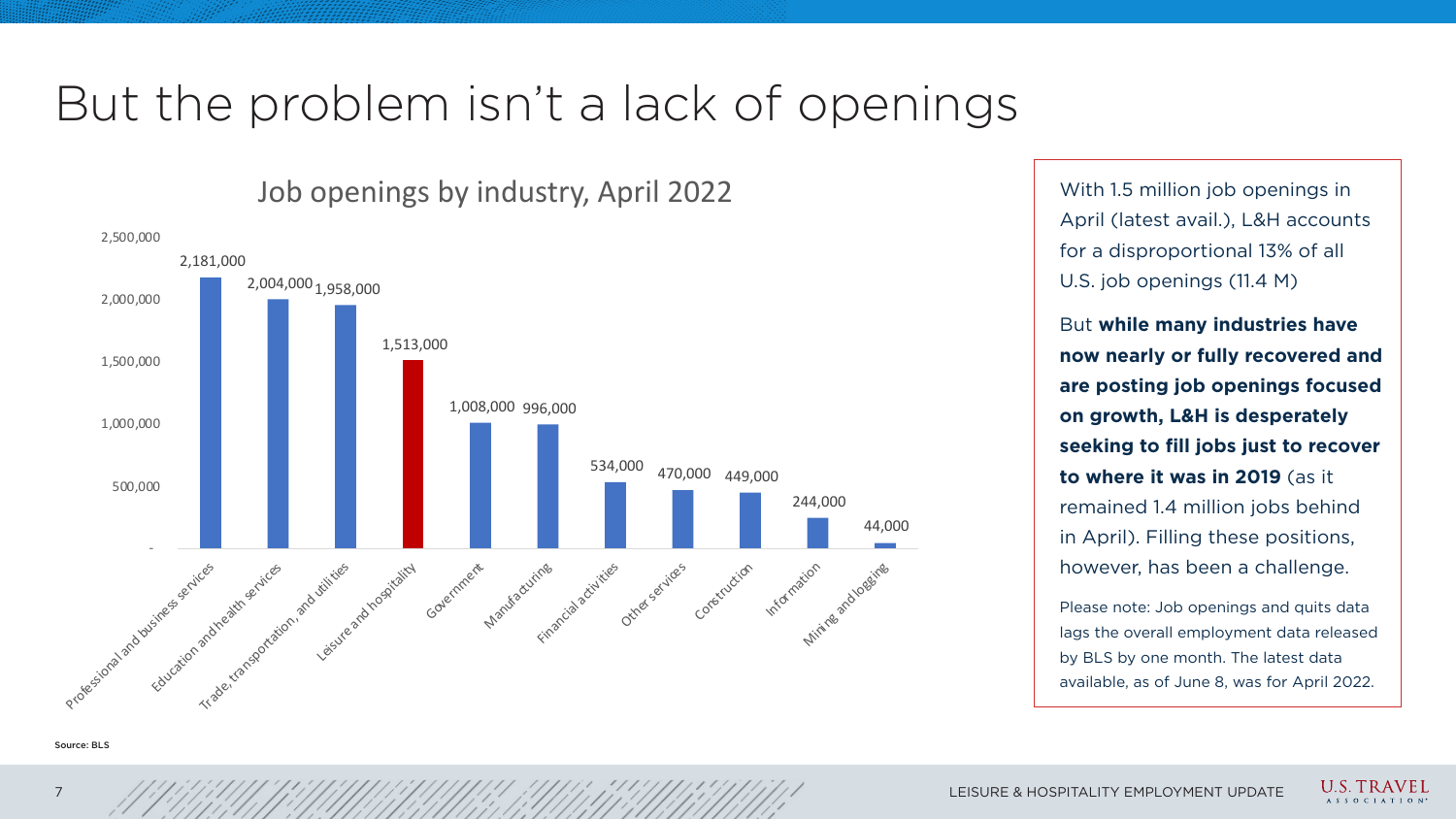



**U.S. TRAVEL** A S S O C I A T I O N

## L&H job openings rate has grown substantially… though it has declined in recent months

The share of L&H job openings (out of total available L&H jobs) increased dramatically from 5.7% in January 2021 to 11.7% in December 2021, and then fell to 8.9% in April 2022. This compares to a 7.0% openings rate for the overall economy.



Source: BLS

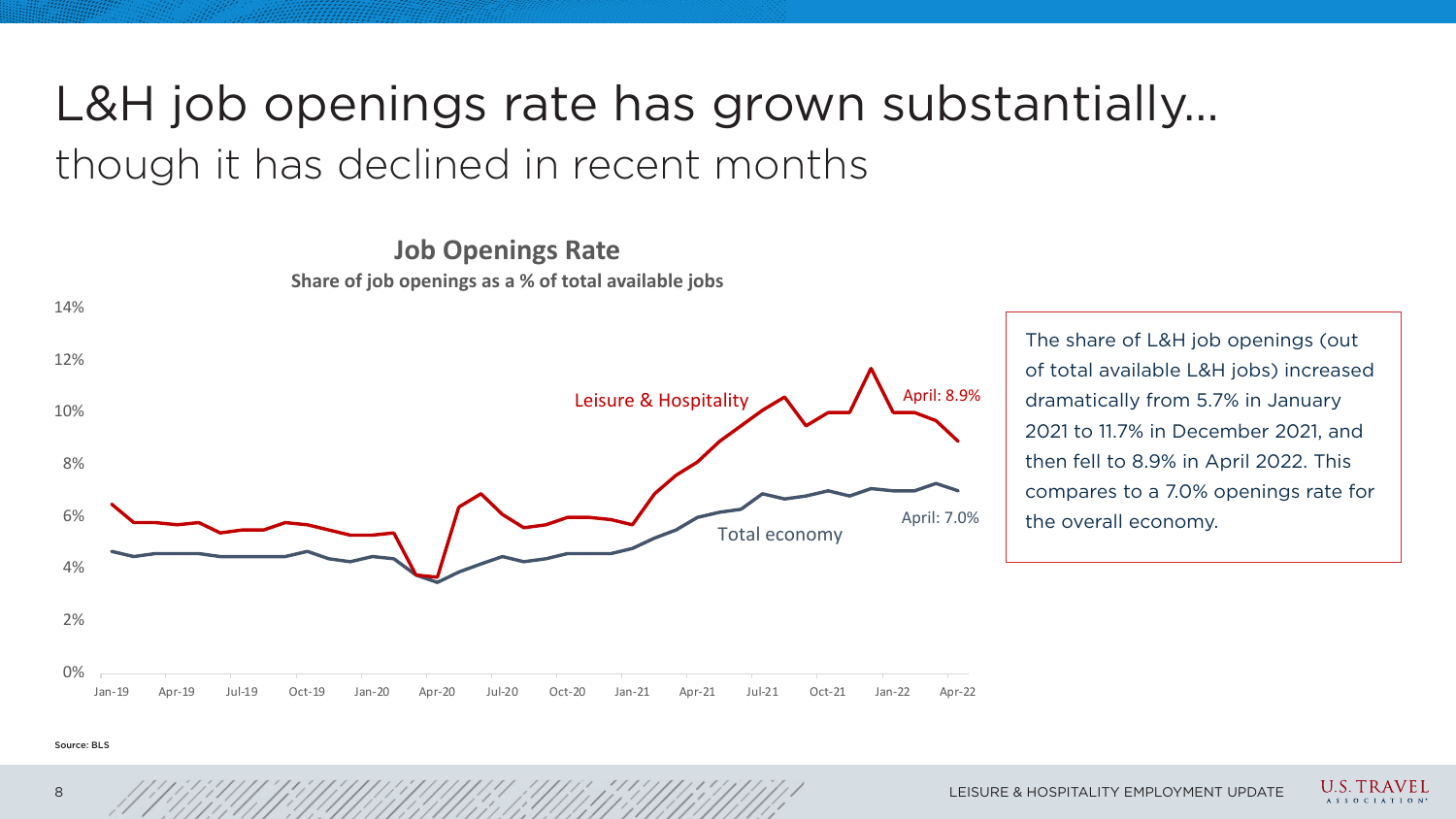### L&H accounts for a disproportionate share of total U.S. job openings

**Despite a decrease in openings so far in 2022, L&H retained its disproportionate share of total U.S. job openings.**

In April 2022, L&H—which accounted for 11% of prepandemic U.S. employment—still accounted for 13% of U.S. openings.

In other words, the 1.5 million L&H openings **accounted for roughly one-in-eight** of the 11.4 million total U.S. job openings.



Source: BLS





#### **L&H still accounted for 13% of all U.S. job openings in April 2022**



9 LEISURE & HOSPITALITY EMPLOYMENT UPDATE







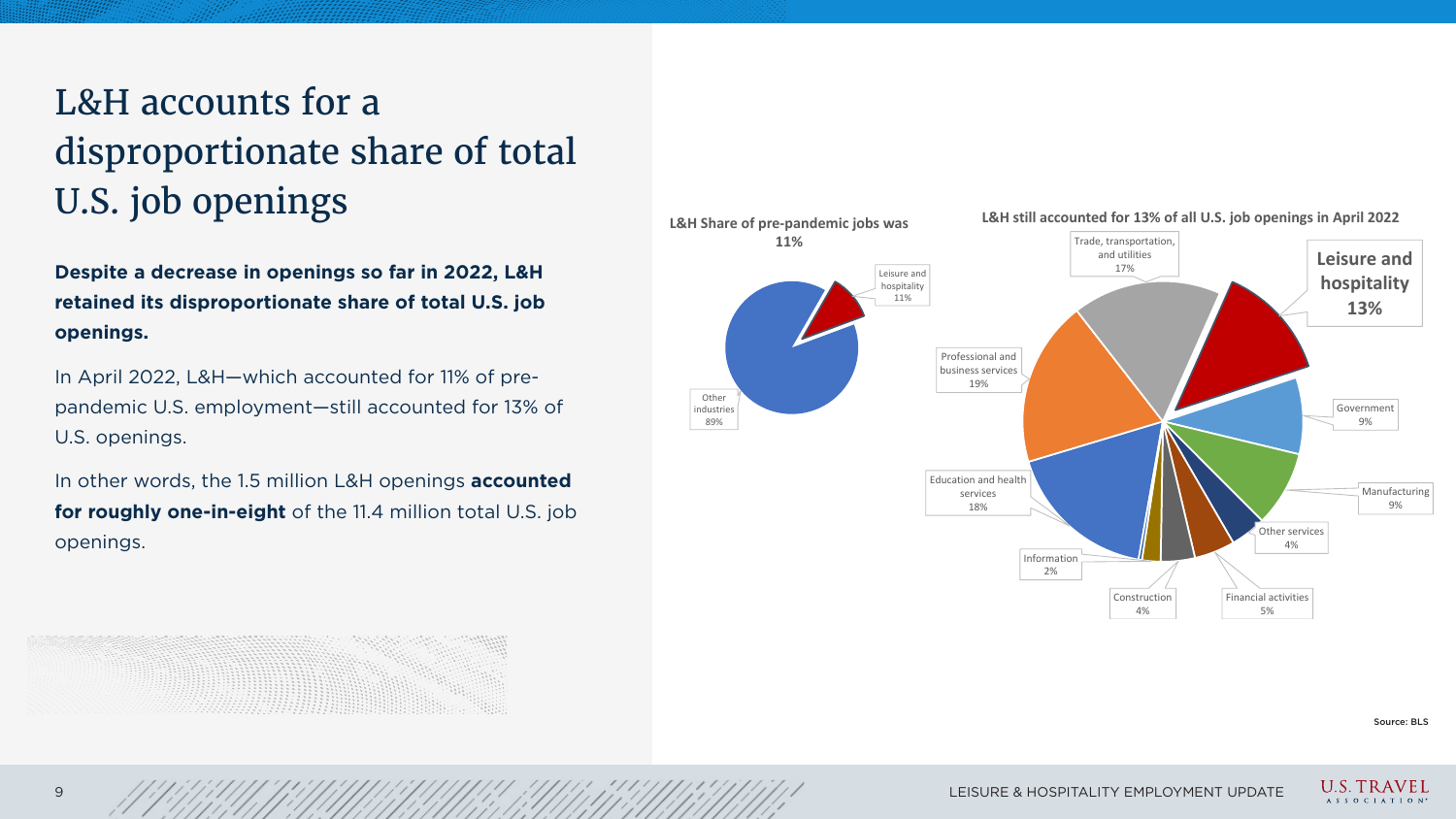







**The 'job quits rate' for L&H remained elevated at 5.2% in April 2022. This compares to 2.9% for the overall economy.**

With such high quit rates, and so many other job options, it has been difficult to hire additional works.

813,000 L&H workers quit their jobs in April, **which represents a disproportionate 18%** of the 4.4 million Americans who quit their jobs.

## L&H has experienced a surge in 'job quits' as a result of the pandemic, and its 'job quits rate' remains substantially higher than that of the overall economy

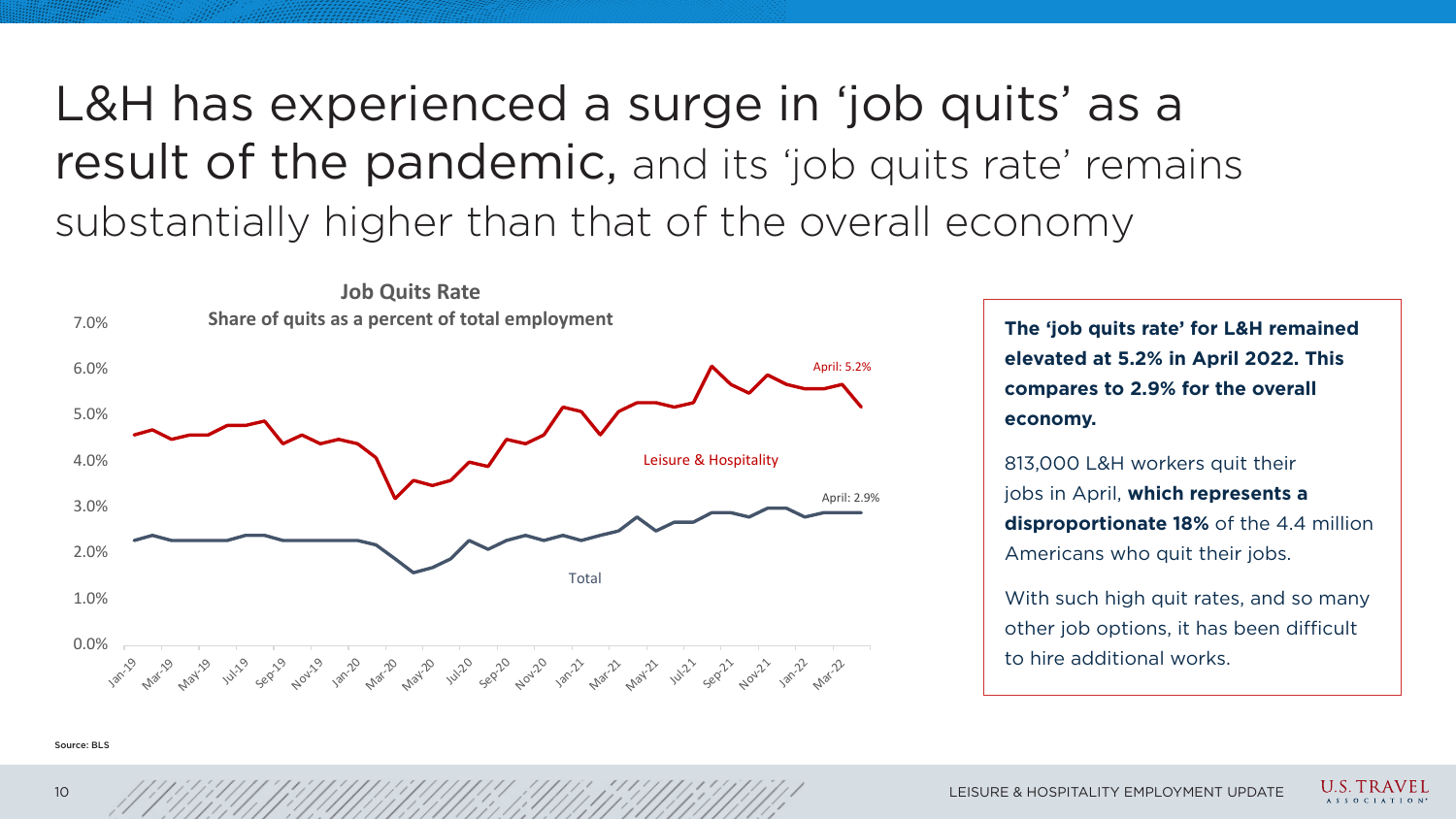### There are not enough unemployed people to fill new positions

**The number of openings within L&H far exceeds the number of unemployed Americans who previously worked within L&H** (and remain within the labor force).

The overall economy is suffering from the same crisis (11.4 million openings and just 5.9 million unemployed). Even if every unemployed American took a job right now, we would still have close to 6 million job openings.

To get our labor force back to pre-COVID levels, the travel industry must, therefore, not only be competitive and recruit from the general U.S. population but will also need workers from outside the country.

Source: BLS

11,400,000

 $11$  LEISURE & HOSPITALITY EMPLOYMENT UPDATE









#### **Number of unemployed vs job openings, April 2022**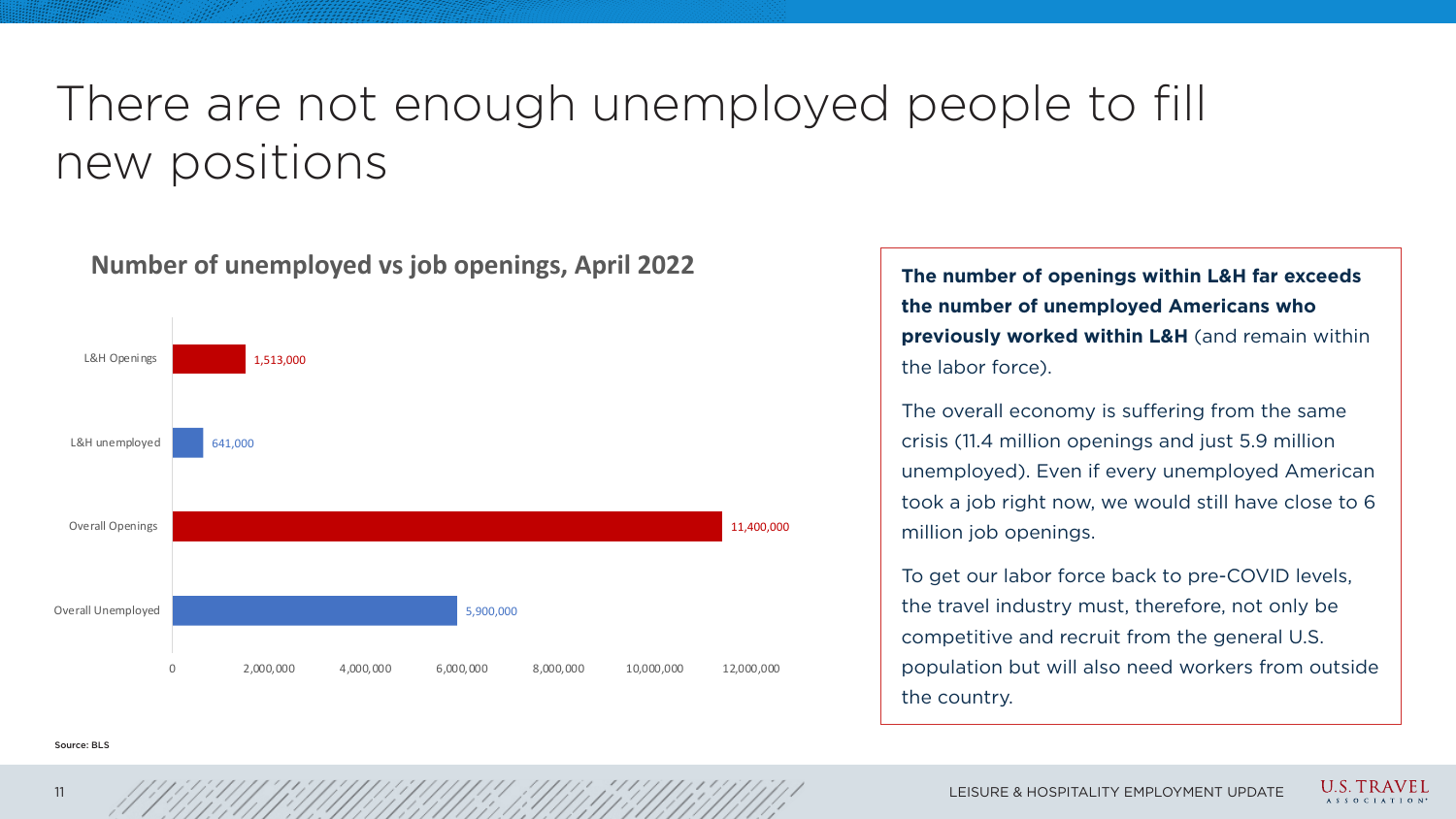





**U.S. TRAVEL** A S S O C I A T I O N

## Average L&H wages have surged as the industry must compete for a limited number of workers

**L&H wages grew significantly since the end of 2020, from \$17.12 in December 2020 to \$19.86 in May 2022**

This compares to an average of \$31.95 for the total private sector in May.

L&H wages were 20% above 2019 levels in May 2022 (and +10% YOY) while overall private sector wages were 15% above 2019 levels (and +5% YOY).

#### Source: BLS



**Average Hourly Earnings**